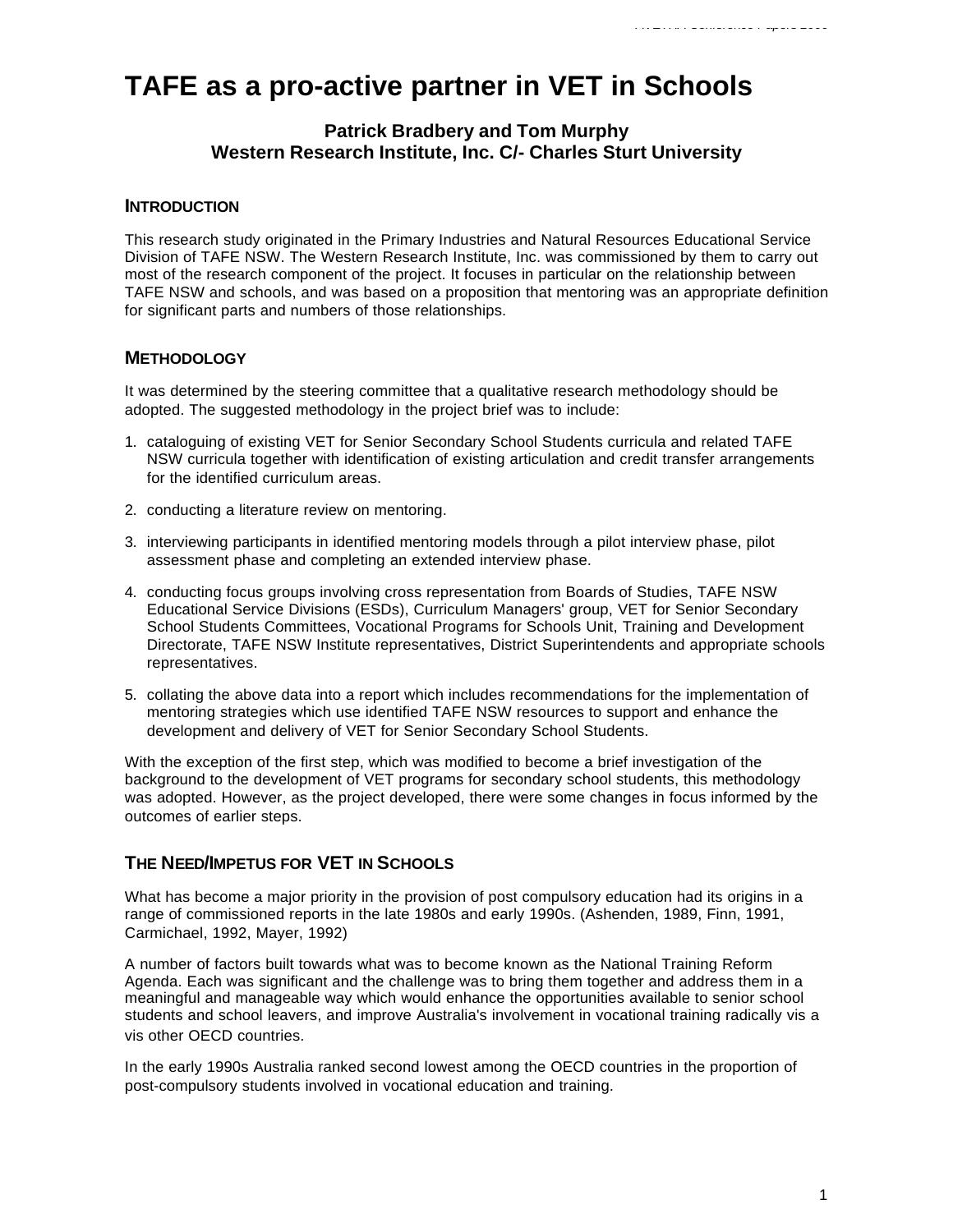Australia had relied heavily on the British tradition of craft apprentices that involved paid jobs linked to a contract of training. Apprenticeships in this form had been the largest component of Australia's limited vocational preparation with traineeships emerging as a recent alternative.

Youth employment patterns were also becoming a driving imperative for Governments of the day with dramatic increases in youth unemployment. In contrast to the healthy level of six out of ten teenagers in full time employment in the 1960s, the 1990s saw this plummet to a disturbing rate of less than one in five. Those with minimal skills suffered badly because of structural changes to the economy, which inevitably impacted on the labour market.

Over a period of 30 years from the 1960s to the 1990s, the number of full-time jobs in the youth labour market had been steadily eroded and by 1993 only 14% of all 15-19 year olds were involved in some form of vocational preparation.

In 1994 Dusseldorp Skills Forum (1999) figures revealed that retention rates had risen from 37% in 1982 to 77% in 1992 and were predicted to reach 95% by 2001.

The same study showed that of those who did leave school 48% did no further study or became unemployed and only 23% of leavers attended TAFE or some other form of vocational training. Destinations of school leavers were: 29% became university students; 28% got a job but did no further study; 20% became unemployed; 15% became full-time students at TAFE or its equivalent; and 8% got a job and became part-time students at TAFE or its equivalent.

## **VET IN NSW SCHOOLS 1985-1999**

In the mid 1980s the declining youth employment market and the subsequent increase in retention rates led school systems in NSW to review the curriculum available for senior secondary school students. The curriculum was primarily geared for students who would proceed to university.

In 1985 Joint Secondary Schools TAFE (JSSTAFE) courses were introduced. These courses, which still operated in 1999, are for students in Years 11 and 12 studying for the NSW Higher School Certificate. The courses are drawn from major award TAFE courses and are packaged to meet the requirements of the NSW Board of Studies so that students would gain credit towards their HSC. The courses are termed "dual accredited".

In 1990, four JSSTAFE courses were accepted for inclusion in the Tertiary Entrance Rank (now University Admission Index), a milestone in the recognition and acceptance of VET by universities. (One course, Small Business, was subsequently withdrawn because its content was not entirely appropriate to students still at school without experience in small business).

By 1992, demand for JSSTAFE courses had risen dramatically to 12,133 participating students. The courses were popular because they were seen as relevant and directly related to employment, were conducted in an adult learning environment and provided students with advanced standing in further TAFE study.

Funding was a major constraint, and school systems began to look towards school delivery of vocational courses to accommodate student demand and to embrace the directions set in the Finn and Carmichael reports.

In 1993 Industry Studies and the first of 7 vocational content endorsed courses were developed by the NSW Board of Studies for school delivery. These courses still operated in 1999.

The demand for school delivered courses was as dramatic as the demand for JSSTAFE courses. 21,890 students were participating in school delivered courses and 24,500 in TAFE delivered (JSSTAFE) courses in 1998.

In 1995 the NSW Government commissioned a review of the NSW Higher School Certificate, the first since its introduction in 1967. The White Paper, "Securing Their Future", recommended the strengthening of VET within the reformed HSC and promoted VET courses as an integral part of the curriculum for ALL students not just those who were not university bound. "The Government strongly supports high quality, industry recognised, vocational education and training in the Higher School Certificate". (Aquilina, 1997: 15)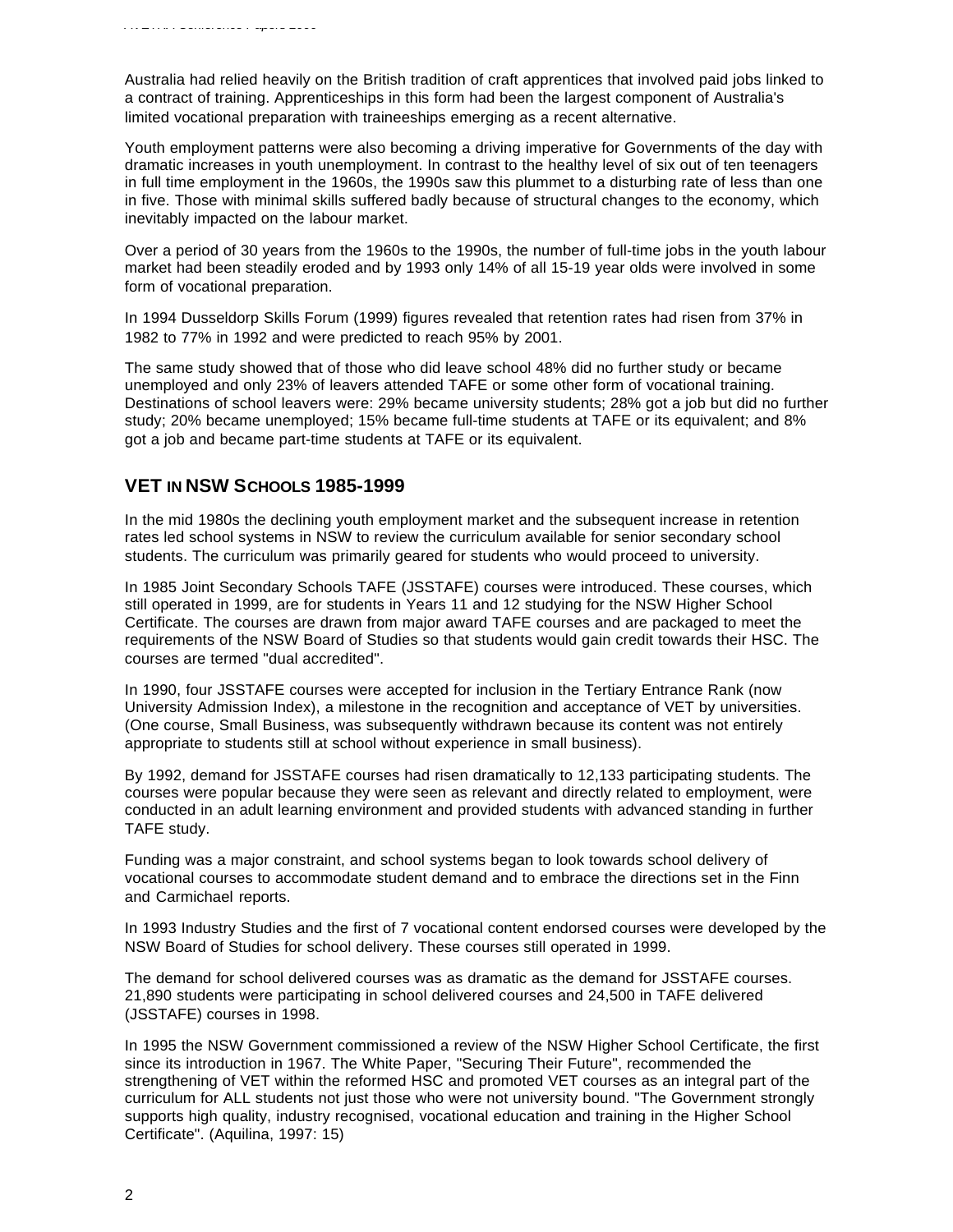The paper noted that existing VET programs needed to be reassessed to "assure their coherence and relevance, and extend recognition by employers, the vocational training sector, and universities." (ibid). Industry credibility, work placements and university acceptance were identified as critical areas to be addressed.

In December 1997, the administrative structures of NSW TAFE Commission and the Department of School Education were amalgamated to become the Department of Education and Training (DET).

The changes to VET provision as part of the reformed HSC, the constant changes to the VET agenda nationally and the amalgamation of the administrative structures of TAFE NSW and the Department of School Education provide many challenges and opportunities for schools and TAFE colleges as they move into the year 2000 and beyond. This research study was developed to assess the appropriateness of mentoring as a process for meeting the challenges and opportunities in the relationship between TAFE teachers and school teachers.

#### **MENTORING**

Mentoring is widely applauded as an appropriate way of facilitating learning, particularly in the context of adult learning. However, an examination of the literature provides a wide range of perceptions regarding just what is "mentoring". Long, for example, writing about mentoring in the context of the training of neophyte teachers claims that:

[m]entoring ... is a two way process between the student teacher and the class teacher built on collaborative practices developed over a longer period of time. Mentoring is concerned with the building of mutual relationships where both the class teacher and student teacher are reciprocal learners, where each benefits personally and professionally from the practicum experience. This is achieved through a nurturing and caring paradigm in which reflective practices, centred in mutual problem solving are fostered, which enables the establishment of links between theory and teaching practice. Mentoring is therefore a shared experience between the mentor and student teacher which builds a relationship that empowers the participants towards perceptive and effective practice. (Long, 1995: 4).

The Department of School Education, on the other hand, provides the following fairly simple definitions: A mentor "is a person who is in a position to offer you support, advice, and time in a spirit of acknowledged mutual benefit." (NSW DSE, 1997: 1) Mentoring "is a process whereby someone with more experience or expertise provides support, counselling and advice to a less experienced or less expert colleague" (NSW DSE, 1994).

Carmin, by way of contrast, proposed the following relatively complex definition of mentoring.

Mentoring is a complex, interactive process occurring between individuals of differing levels of experience and expertise which incorporates interpersonal or psychosocial development, career and/or educational development, and socialisation functions into the relationship. This one-to-one relationship is itself developmental and proceeds through a series of stages which help to determine both the conditions affecting and the outcomes of the process. To the extent that the parameters of ...[mutuality] and compatibility exist in the relationship, the potential outcomes of respect, professionalism, collegiality, and role fulfilment will result. Further, the mentoring process occurs in a dynamic relationship within a given milieu. (Carmin, 1988: 10).

#### Maclennan provides a similar detailed definition, but one which is more clearly structured. He claims that:

mentoring is the process whereby one senior individual is available to a junior to: form a non-specified developmental relationship; seek information from; regard as a role model for the purposes of emulation; pick up what the organisation/department/company expects; show the performer through a phase of operational, professional or vocational qualification; guide the performer through a phase of operational, professional or vocational qualification; provide feedback and appraisal; and teach all the relevant facts that will enable the junior individual to perform effectively in an organisation. (1988: 6-7)

The Department of School Education suggests the following bases for mutually beneficial mentoring: there should be mutual choice; the relationship must be non threatening; the relationship satisfies a mutual need, (eg. for career development); there is friendship; there is trust; and there is a clear understanding of the purpose (DSE, 1997)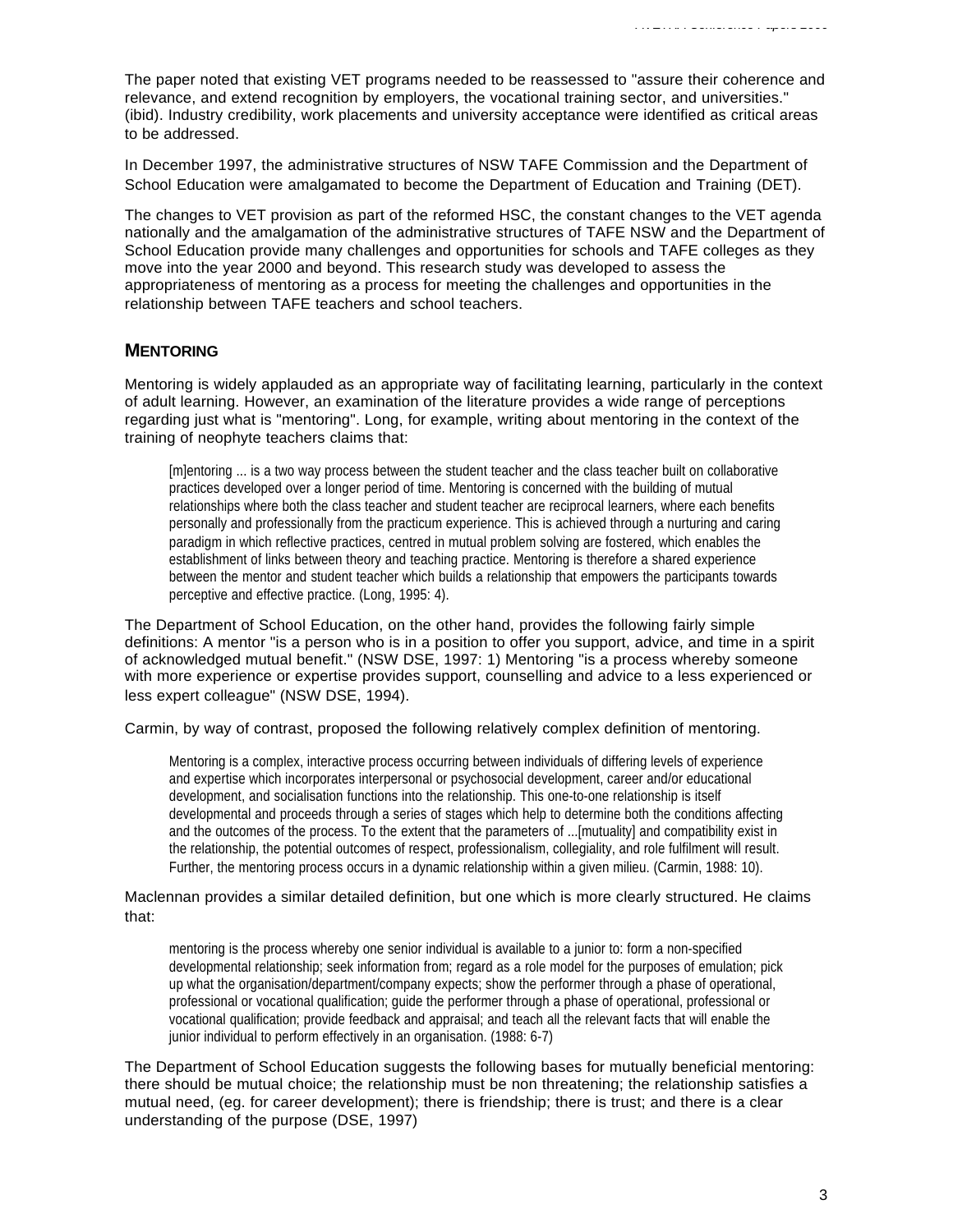*AVETRA Conference Papers 2000*

Given the unusual nature of the relationship between TAFE and schools where there is not a clear mentor and protégé division, none of these models seem appropriate for this particular research study. The nature of the mentoring relationship is one that most accurately would be designated as reciprocal mentoring. That is, the relationship is such that at one time on one set of issues the TAFE participant is the mentor and the schools participant the protégé, at another time on another set of issues, the schools participant is the mentor and the TAFE participant is the protégé.





The proposed model shows a considerable overlap between the TAFE NSW and School institutions with a coordinating team monitoring the situation and providing feedback. The coordinating team consists of members from both the TAFE NSW and school parties (as well as other interested parties).

The coordinating group provides three functions, it:

- 1. assigns the appropriate participants to the relationships.
- 2. monitors the relationships for any conflict.
- 3. acts as a counsellor for both parties. The coordinating group will serve to eliminate the difficult situations that may arise between inappropriate partnership selections and help to reassign both parties.

## **INTERVIEW PROCESS DEVELOPMENT**

It was determined that there would be a pilot interview, to be followed by a review and then the interview program proper would be conducted. It was further decided that while the main focus of the interview program should be on school and TAFE NSW personnel, there would be also a small industry interview program to provide other examples of mentoring.

Following the completion of the literature review, a pilot interview form was designed and tested on a small sample of three interviews, selected for convenience. The outcomes of these three interviews were then reviewed by the Steering Committee. This review identified a number of difficulties with respect to the pilot interview format. These were that the context was not clearly identified in the responses and the relationship between the interview formats and the literature review was not clear.

These difficulties were addressed with a radical redesign of the interview format. This redesign incorporated a question on issues and challenges identified by the respondent; questions related to the nature of the relationship which could be compared with the mentoring model; questions related to the stage of development of the relationship (on the assumption that it was a mentoring type relationship); and a question asking the respondent to classify the relationship.

Because of the significant changes in the interview format between pilot and main survey, the pilot results were discarded.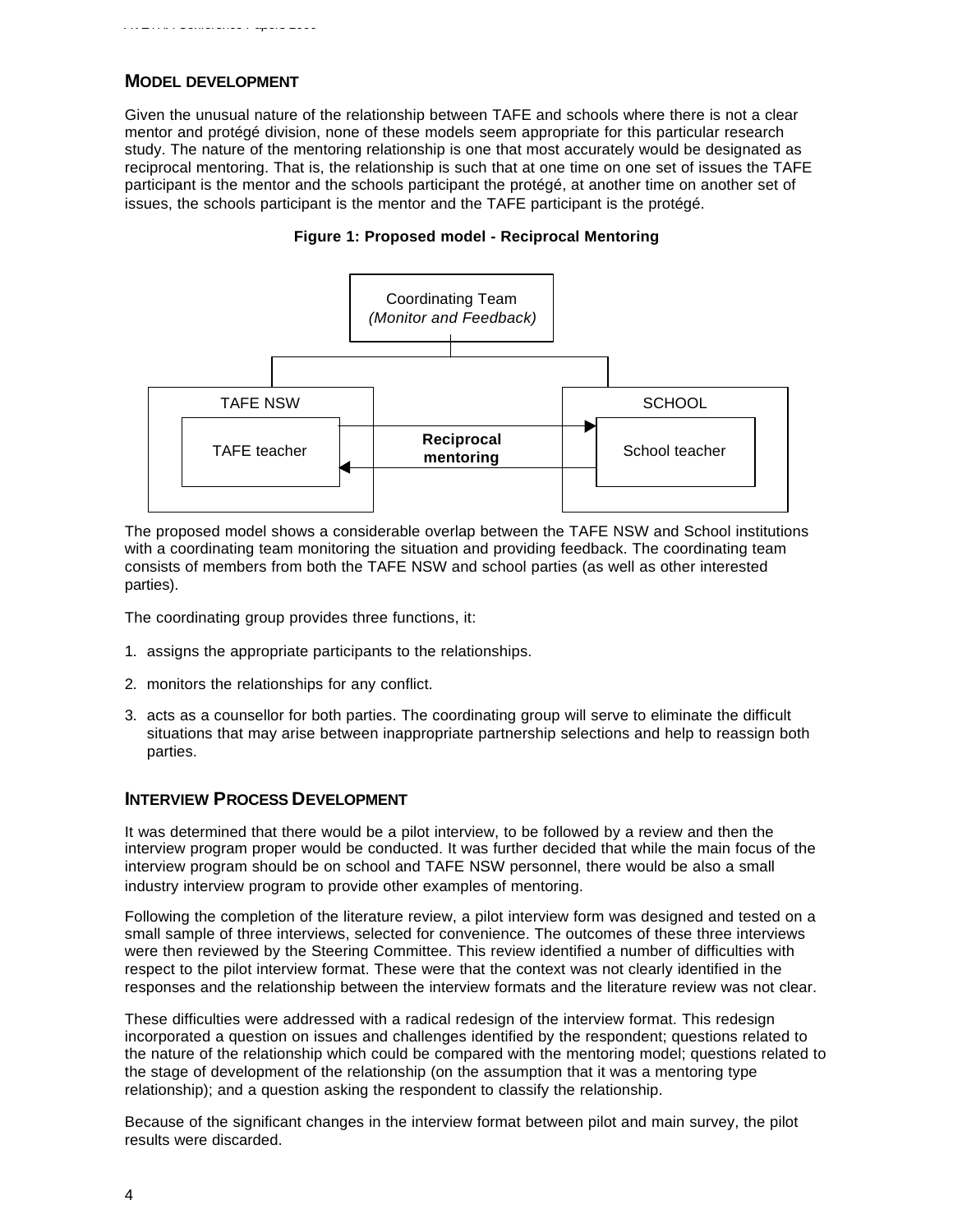## **SAMPLE SELECTION**

The schools/TAFE NSW sample was intentionally biased towards respondents who were identified by colleagues and/or co-ordinators as engaged in successful working relationships between TAFE NSW and schools. For this reason, the results of the interviews are indicative only, and cannot be generalised to the population. Although the initial specification was also that it be a "mentoring-type" relationship, the sample obtained did not clearly reflect this characteristic.

This sample was also selected with the intention of obtaining a spread of results covering city and regional areas, schools and TAFE NSW, and different levels within both schools and TAFE NSW. The majority of the interviews were conducted face to face, with some telephone interviews being used to ensure some coverage of most parts of the state.

## **ANALYSIS**

The NUD\*IST computer software package was used to facilitate analysis of the results of the interviews. The results of the analysis follow.

| <b>Division</b>                                               | No.            |
|---------------------------------------------------------------|----------------|
| TAFE NSW                                                      | $21.5*$        |
| <b>Schools</b>                                                | $16.5*$        |
| Location                                                      |                |
| Sydney                                                        | 17             |
| Regional                                                      | 21             |
| Level                                                         |                |
| Delivery (i.e. involved in delivery of courses only)          | 3              |
| Delivery and co-ordination                                    | $\overline{6}$ |
| Co-ordination (i.e. not directly involved in course delivery) | 25             |
| Management                                                    |                |
| * One respondent from a joint school/TAFE facility.           |                |

#### **Table 1: Sample Characteristics**

The schools/TAFE NSW sample contained 38 interviews. A breakdown of the locations and positions of respondents is shown in Table 1.

These results indicate the relative success of the sampling strategy, with a reasonable balance being obtained between TAFE NSW and schools, Sydney and regional areas and the various levels of interface between TAFE NSW and schools.

## **FOCUS GROUPS**

The focus groups were convened in order that the perspective could be broadened; both partners of the relationship could be engaged in a common forum; different levels of the two partnership organisations could be engaged in a common forum; and other interested parties could be engaged in the same forum.

Four focus groups were convened, one at Bathurst, one at Dubbo, one at Werrington and one at Campbelltown. The number of participants present ranged from 12 to 18, and were drawn from a number of schools and TAFE levels and disciplines including Boards of Studies, ESDs, JSSTAFE coordination and delivery from government and non-government schools and TAFE, and other interested groups such as group apprenticeship representatives.

The Institute of Cultural Affairs (ICA) Technology of Participation (ToP) Workshop method was used to derive responses to the focus question:

What are the critical success factors in a sustainable relationship between schools and TAFE which will facilitate the effective and efficient provision of VET programs for senior secondary school students?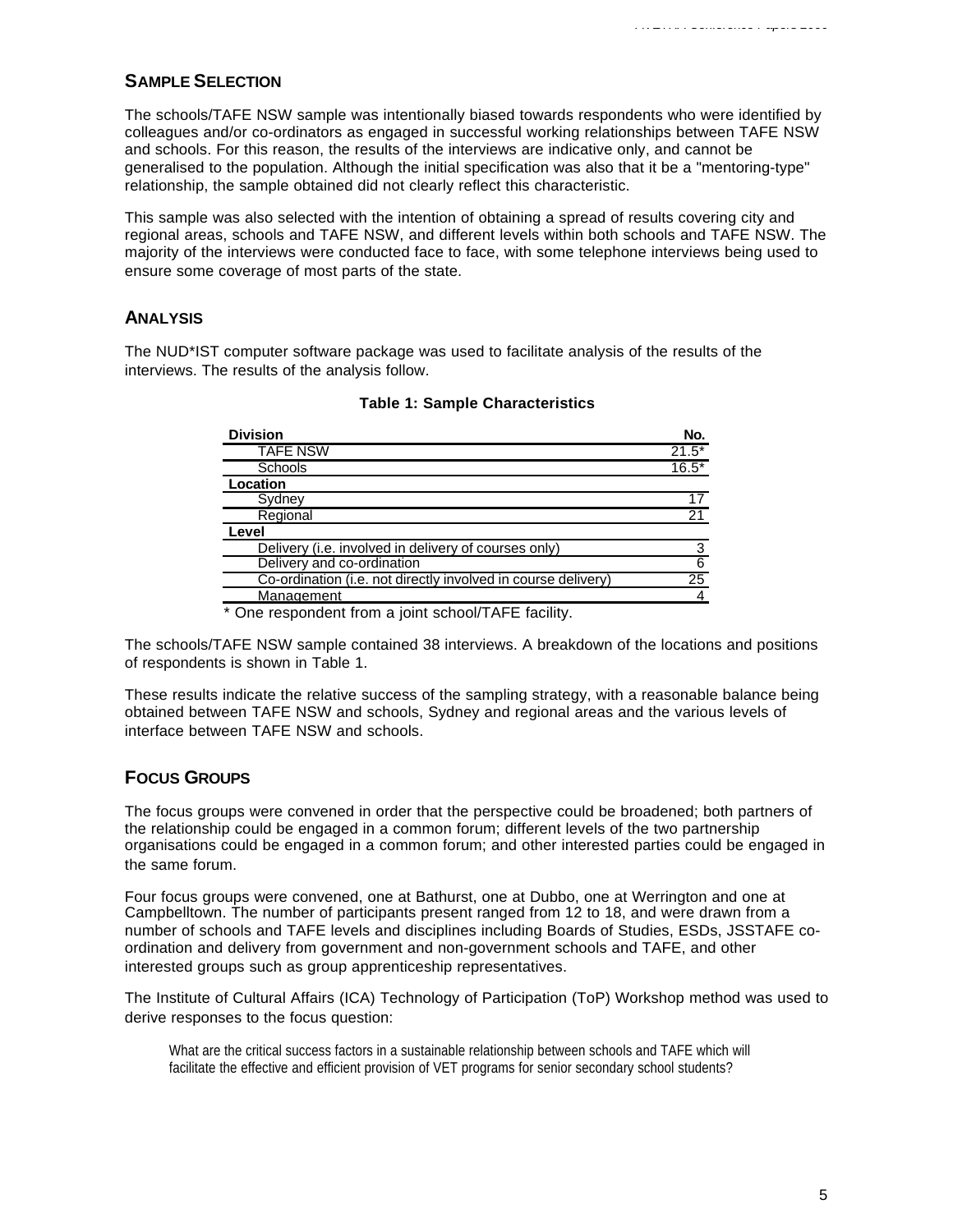## **WHAT ARE THE ISSUES AND CHALLENGES IN SUMMARY?**

The primary challenge is that of merging two entrenched cultures and the consequent development of a new culture which has as a foundation parity of esteem. This will require getting rid of territories, not only between schools and TAFE NSW, but also within the school system and within the TAFE system. Until the importance of this particular challenge is acknowledged and addressed, successful VET programs for senior secondary school students will remain at the mercy of the goodwill of the participants. Fortunately there are many places where this goodwill is legendary. However goodwill can often deteriorate rapidly as pressure increases.

A second challenge is providing sustainable structures to support VET for senior secondary school students. These structures need to take into account not only the diversity of the student body, but also the scarcity and hence need for equitable distribution of resources.

When these two challenges have been addressed there remains that of working together (via reciprocal mentoring and/or shared staff development) to deal with a number of other issues.

These include coming to terms with the national agenda. The agenda is continually developing and therefore requires on going changes to courses/practices. However, both school and TAFE teachers need to be fully up to date.

They need to deal with the use of training packages. The use of training packages presents challenges to both school and TAFE teachers, though particularly school teachers as the emphasis is on assessment not curriculum. This makes VET courses different from other HSC courses.

They need to address the fact that usually only one teacher in a school is trained to deliver a vocational course. Therefore there is no immediate support structure within the school. There is a need to establish networks between schools and between schools and TAFE and a need to capitalise on the expertise and support structures in TAFE

They need to consider assessment in the workplace. Most training packages require that some assessment must occur in the workplace or at least in a simulated environment. Complexities of arranging this and the availability of qualified assessors make it a continual challenge.

They need to address joint delivery of a course. There is no such thing as a school delivered or TAFE delivered VET course as part of the new HSC. The most practical approach may be for TAFE to deliver some units of competence and the school to deliver the other units of competence to complete the course. This will require a much closer working together on assessment, provision of results to the Board of Studies, and maybe assessment in the workplace

They need to consider effective use of resources. Schools clustering with other schools to offer vocational education courses, schools accessing TAFE facilities (to meet industry requirements), TAFE teachers teaching in schools are all aspects of this challenge.

#### **CONCLUSIONS**

The combination of the data gathered from the interview programs and the focus groups allows the identification of some critical success factors for the relationship between schools and TAFE NSW in the context of VET programs for senior secondary school students. Note that the critical success factors referred to here are with respect to the relationship - not the provision of VET programs for senior secondary school students.

The NSW schools system and TAFE NSW each have a long history of doing what they do well. In the living out of that history each has developed its own unique and appropriate culture. The combination of the two systems under one DET director provides inherent challenges to both of those cultures. Neither can expect, nor is it desirable to maintain those disparate cultures. The challenge is for both to transcend their existing cultures to create the new DET culture. This is nowhere more apparent than in the context of providing VET programs for senior secondary school students. This where the realities of cultural (and technical) differences provide the abrasive or the lubricant for the process.

One of the themes which runs through all of the data collected in this project is the need for trust to be developed between the partners, if the relationship is to flourish. This trust needs to be based on a